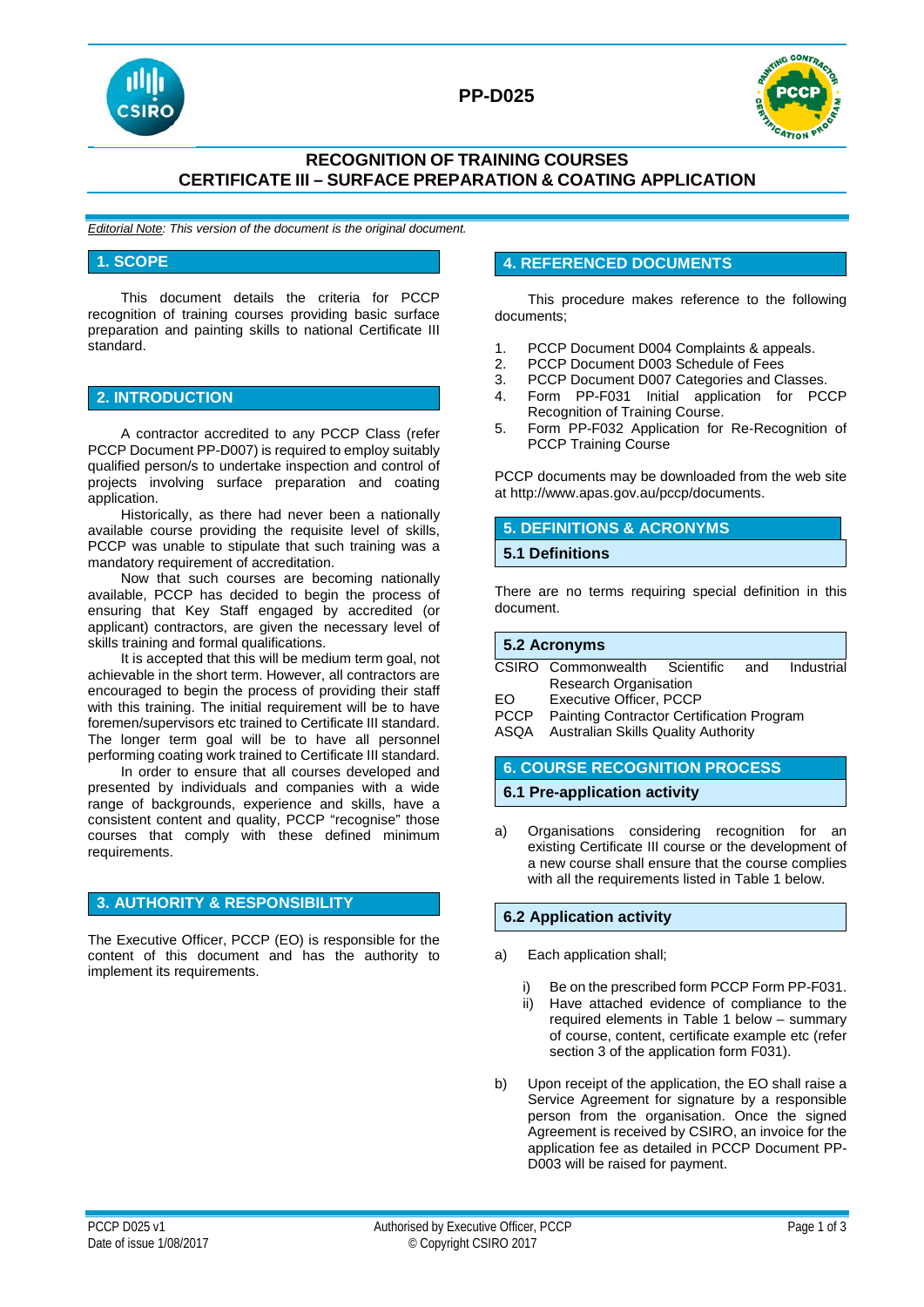

# **PP-D025**



## **RECOGNITION OF TRAINING COURSES CERTIFICATE III – SURFACE PREPARATION & COATING APPLICATION**

### **6.3. PCCP evaluation activity**

- a) The EO shall assess the application and all supporting evidence for compliance to requirements as detailed in clause 10 below.
- b) The EO shall resolve with the Applicant any errors or omissions that may impact on the progress of the Application.
- c) The Application may be referred to the PCCP Technical Panel for adjudication if deemed necessary and appropriate by the EO.
- d) Where the EO and Applicant are unable to resolve any issues, the EO shall advise the Applicant that the application has been unsuccessful and shall include reason(s) for arriving at this decision.

### **6.4 Post evaluation activity**

- a) Applications deemed to have satisfied all requirements in clause 10 below shall be listed by the EO as Recognised.
- b) The EO shall prepare and issue a Certificate of Recognition detailing;
	- $\triangleright$  the Applicant course name and any associated unique course code
	- the name of the course provider
	- the date of recognition of the course
	- $\triangleright$  the expiry date for recognition
- c) The expiry date for recognition shall be not more than three (3) years from the date of application.

### **7 RE-RECOGNITION ACTIVITY**

- a) Prior to the expiry of Recognition for the course, the EO shall advise the course provider that, if desired, re-Recognition for the nominated course is possible and necessary for continuing PCCP Recognition.
- b) The application for re-recognition shall comprise a declaration of changes to the Recognised course.
- c) The application for re-recognition shall be on the prescribed form PCCP Form PP-F032.
- d) The fee appropriate to the application shall be invoiced by PCCP – refer PCCP Document PP-D003.
- e) The EO shall assess the changes to the course and decide whether the course continues to comply with the requirements of Table 1 below.
- f) Where doubt exists, the EO shall attempt to resolve the issue(s) with the course provider. The EO may choose to involve the PCCP Technical Panel if deemed necessary.
- g) Where the course continues to meet all requirements, the EO shall;
	- Prepare and issue a new certificate conforming to 6.4b) above
	- Update the PCCP web site listing accordingly.

### **8. APPEALS & COMPLAINTS**

- a) Appeals against decisions of PCCP or its officers or its processes or practices shall be subject to the process outlined in PCCP Document PP-D004.
- Note 1: ASQA maintains a Register of RTOs at; http://www.myskills.gov.au/courses